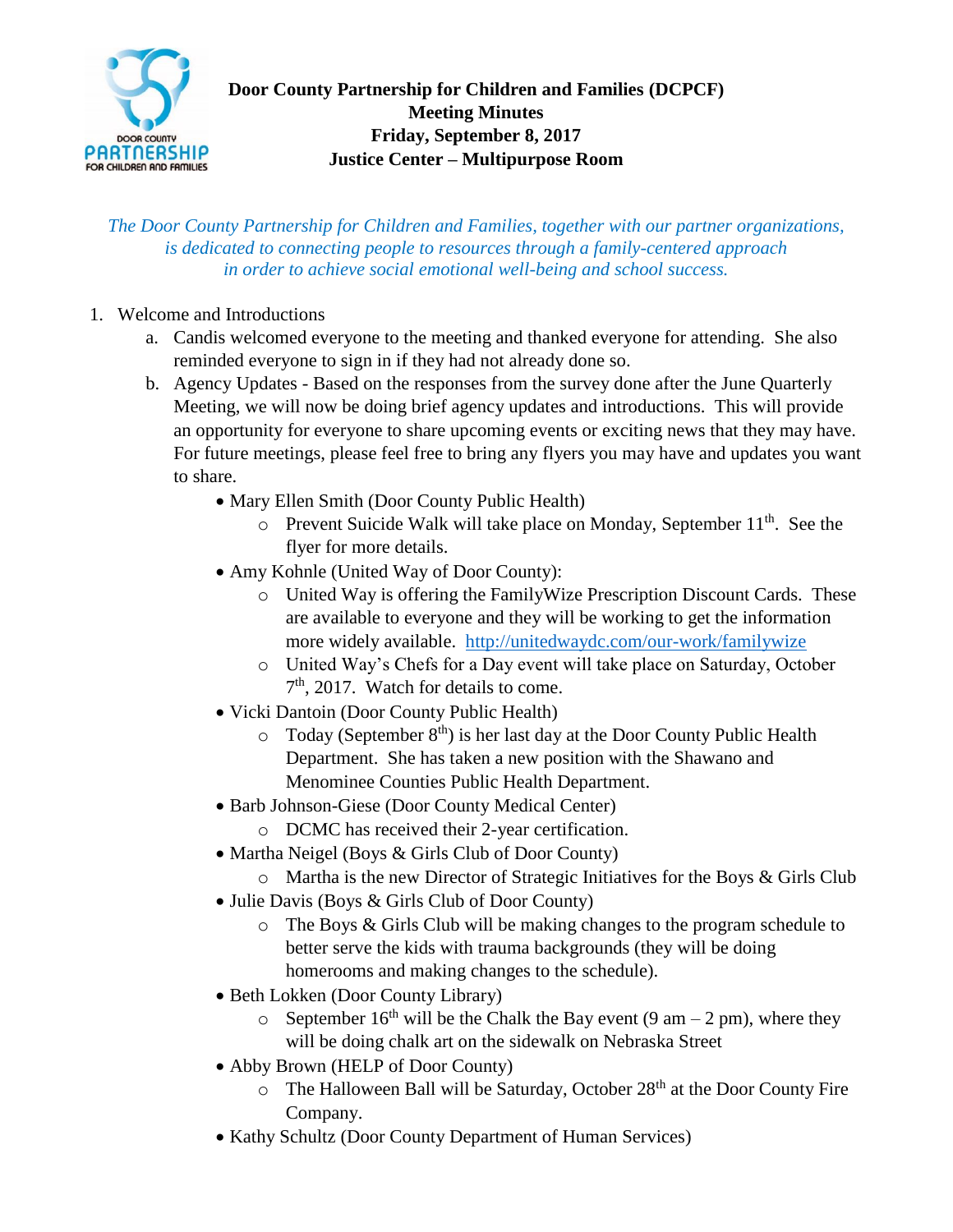- o There are new staff members at the Department of Human Services.
- o They enjoyed being a part of Safe Kids Door County event.
- Dakota Londo (Door County Public Health)
	- o OPR Training Wednesday, September  $20<sup>th</sup>$  from 1-2 p.m. in the Peninsula Room at the Door County Government Center. This training is open to anyone who would like to attend.
- Brian O'Handley
	- o The School year started successfully.
	- o Sunrise School is partnering with the State DPI as a pilot program for mental health providers in the school. They will have a dedicated room for therapists.
- Sandy Duckett (We Are HOPE, Inc.)
	- o Served more than 100 families with energy assistance in the last year.
	- $\circ$  September 14<sup>th</sup> Annual Celebration of Hope Luncheon/Annual Meeting
	- $\circ$  September 20<sup>th</sup> Job Fair
	- o Offer 16 workshops each month at the American Job Center.
- Kris Miller (Lakeshore CAP Cradle to Career)
	- o Jak's Place benefitted from a recent showing of the TAP play "Everything is Brilliant."
- Gina Felhofer (Family Services)
	- o Healthy Families program has recently had a few case closures. Please continue to refer families to this program.
- Teresa Mertens (WIC)
	- o In the process of hiring a new Peer Breastfeeding Counselor
- c. Candis let everyone know that the first newsletter for the Partnership was sent out on Thursday, September 7<sup>th</sup>. Please feel free to send Candis any information about your upcoming events or news that you would like to see shared in future newsletters.

## 2. Committee Reports:

- a. Collaboration Committee Vicki Dantoin
	- Provider Section of the Door County Parents website
		- o [www.doorcountyparents.com/providers](http://www.doorcountyparents.com/providers)
		- o Vicki showed the provider section of the website and showed how the page is password protected.
		- o The password has been shared previously with providers. If you are in need of the password, please contact Candis Dart.
			- a. This password is the same for all providers. The reason for having the page password protected is to prevent the general public from getting confused by the information. There will not be any private information stored in this section of the webpage.
		- o Please take some time to explore this section of the website. The purpose is for it to be used as a resource. We will continue to post information from trainings and subcommittee meetings, as well as information about upcoming trainings and events.
		- o Please let Candis know if there is anything that needs to be changed, added, or updated.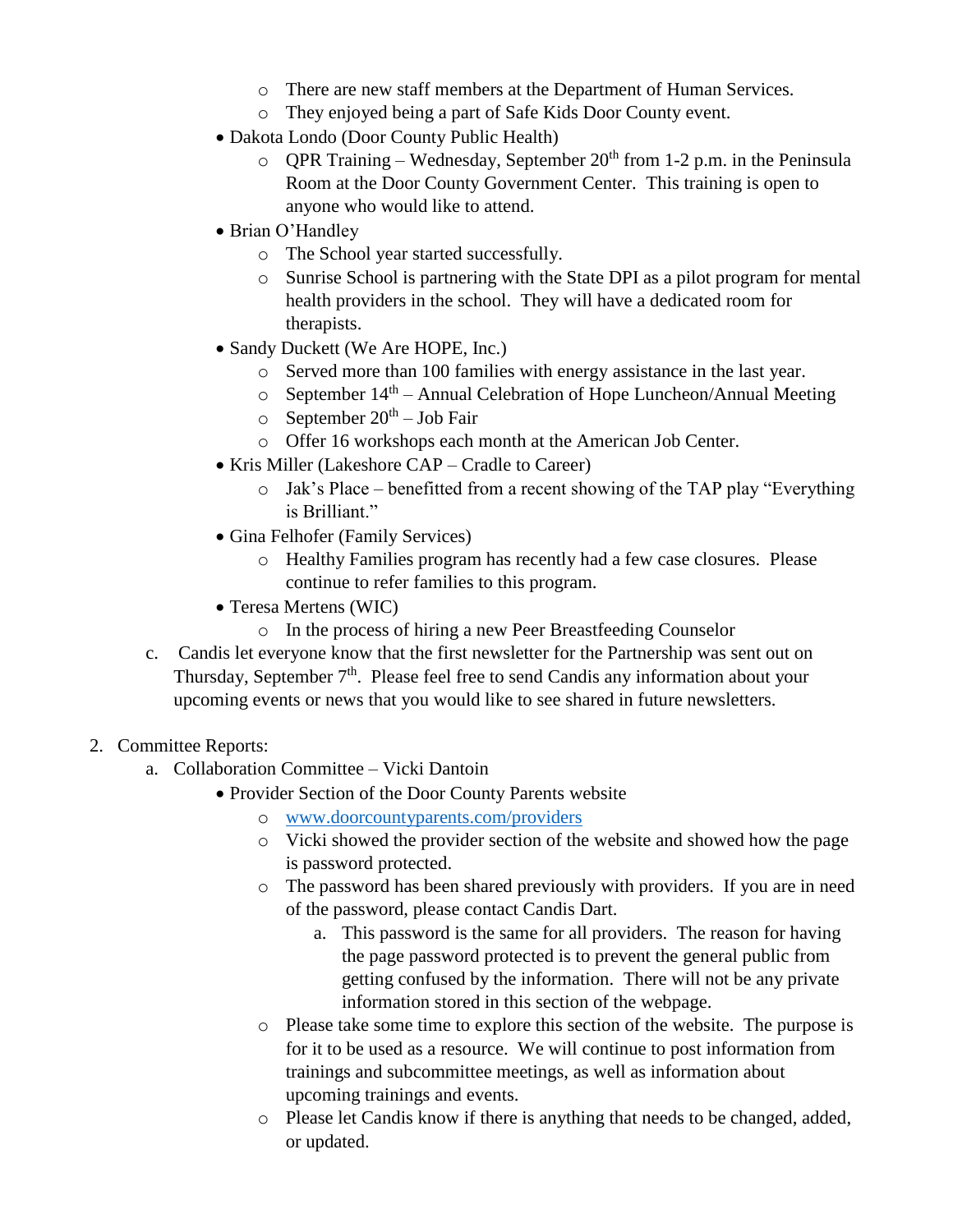- Raising of America Community Presentation
	- o The Collaboration Committee is looking into the possibility of doing a Community Presentation with the Raising of America program.
	- o The committee is looking at potentially doing something this Fall. Continue to watch for details on this.
	- o Vicki shared the trailer for the program with the group. You can view the trailer here: [https://www.youtube.com/watch?v=1JgU\\_dRQyww.](https://www.youtube.com/watch?v=1JgU_dRQyww)

## b. Parent Education Committee – Tenley Koehler

- Block Parties
	- o The Committee is looking at doing Block Parties this Fall, as our parent/family activity. Block Parties are opportunities for parents and children to play together through a series of different activities with different types of blocks. This program has been done in other areas and has been successful. At this point, we are able to borrow the blocks from another county to use for our program.
	- o We will need volunteers to assist us with the stations on the day of the event.
- Raising a Thinking Child
	- o The next session of Raising a Thinking Child will begin on Monday, October  $2<sup>nd</sup>$  and will run on Mondays until Monday, November  $20<sup>th</sup>$ . The program is free and will include free childcare and free family meals.
	- o Please continue to advertise this program to anyone who might be interested. A flyer will be included with the meeting minutes. If you need any printed copies of the flyer, please let Candis know.
	- o If necessary, Tenley is willing to make the first contact with families if they are uncomfortable reaching out to her.
	- o Childcare: We are in need of volunteers to help us with Childcare for the 8 weeks of the program. If you are available to volunteer, please let Candis know as soon as possible. Please feel free to share this information with anyone who might be interested in helping.
- I Can Problem Solve
	- o Tenley shared the results from the first year of I Can Problem Solve (ICPS). This is the school program that pairs with the Raising a Thinking Child curriculum. The 2016-2017 school year was the first year for ICPS at the Sturgeon Bay Elementary schools.
	- o The results from this first year are very impressive. Tenley shared a PowerPoint with the data. Please refer to the PowerPoint for more details.
		- a. Approximately 70 Kindergarten Students were evaluated by their teachers at the beginning and end of the school year. They will be evaluated again at the end of  $1<sup>st</sup>$  grade and the end of  $2<sup>nd</sup>$  grade.
		- b. Compared to a national scale (which accounts for changes in a child's abilities due just to getting older), all Kindergarten students increased 12 percentile points. We would expect it to remain the same if there were no interventions.
		- c. For effect size, a 0.2 would be significant enough for policy change.
	- o The Sturgeon Bay Elementary School plans to continue using ICPS.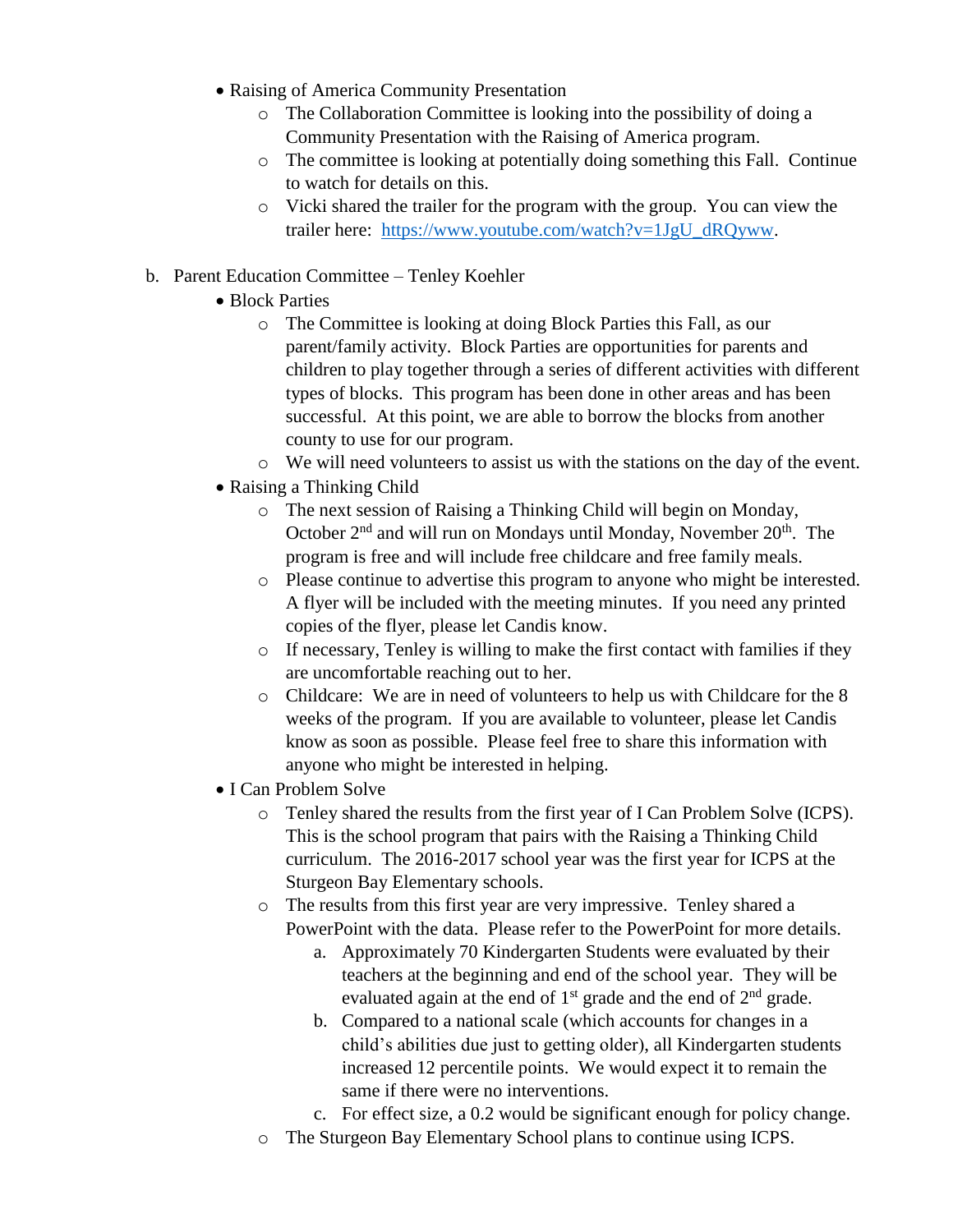- o Tenley shared that the children, parents, and schools all need our support for programs such as these.
- o Tenley is trained to train other schools and daycare providers in the ICPS program if anyone is interested.
- o ICPS lessons are 5-10 minutes long and are done 2-3 times/week in the classroom
- In August, Tenley was featured on the Larry Meiller show on WPR with Dr. Myrna Shure (author of Raising a Thinking Child and I Can Problem Solve). For anyone interested in listening, the recording is available here:

<https://www.wpr.org/shows/helping-kids-back-school-issues/>

- o There is also an article featuring Tenley and Dr. Shure here: [https://www.wpr.org/3-ways-help-your-childs-back-school-blues.](https://www.wpr.org/3-ways-help-your-childs-back-school-blues)
- c. Community Resources Committee Beth Lokken
	- The next meeting for the Community Resources Committee has been rescheduled for Monday, October 9<sup>th</sup> at 10:00 a.m. at the Door County Library.
	- The Committee is continuing to look for new members. If you are interested in participating, please contact Beth or Candis.
- d. Marketing Committee Candis Dart
	- If you are in need of any promotional materials for the Partnership (rack cards, Community Resource Guide cards), please let Candis know. We have plenty of these available and would be more than happy to drop them off.
	- The Marketing Committee has not met recently, but will be scheduling a meeting in the near future, as we look to promote the new Community Connections program and update the marketing for the overall Door County Partnership for Children and Families.
- e. Executive Committee Candis Dart
	- The Executive Committee is continuing to look at the Strategic Plan and the progress that we are making towards the goals that were set. If anyone would like a copy of the Strategic Plan, please let Candis know.
- 3. Program: Door County Partnership for Children and Families Community Connector Rebecca Davis
	- a. Candis introduced Rebecca as the new Community Connector for the Door County Partnership for Children and Families. Rebecca was hired at the beginning of July. Since that time, we have been working to develop our program and the logistics of how it will work.
		- Rebecca is a Door County parent and paraprofessional who has lived experience that will be beneficial as she begins working with families. She is not a case manager.
		- In August, we met with Jillian Clemens from the Wisconsin Department of Children and Families and Tracy Klesper from Lakeshore CAP in Manitowoc County, to talk about a program called Connections Count. This program is very similar to what we are envisioning for Door County. They were gracious enough to travel to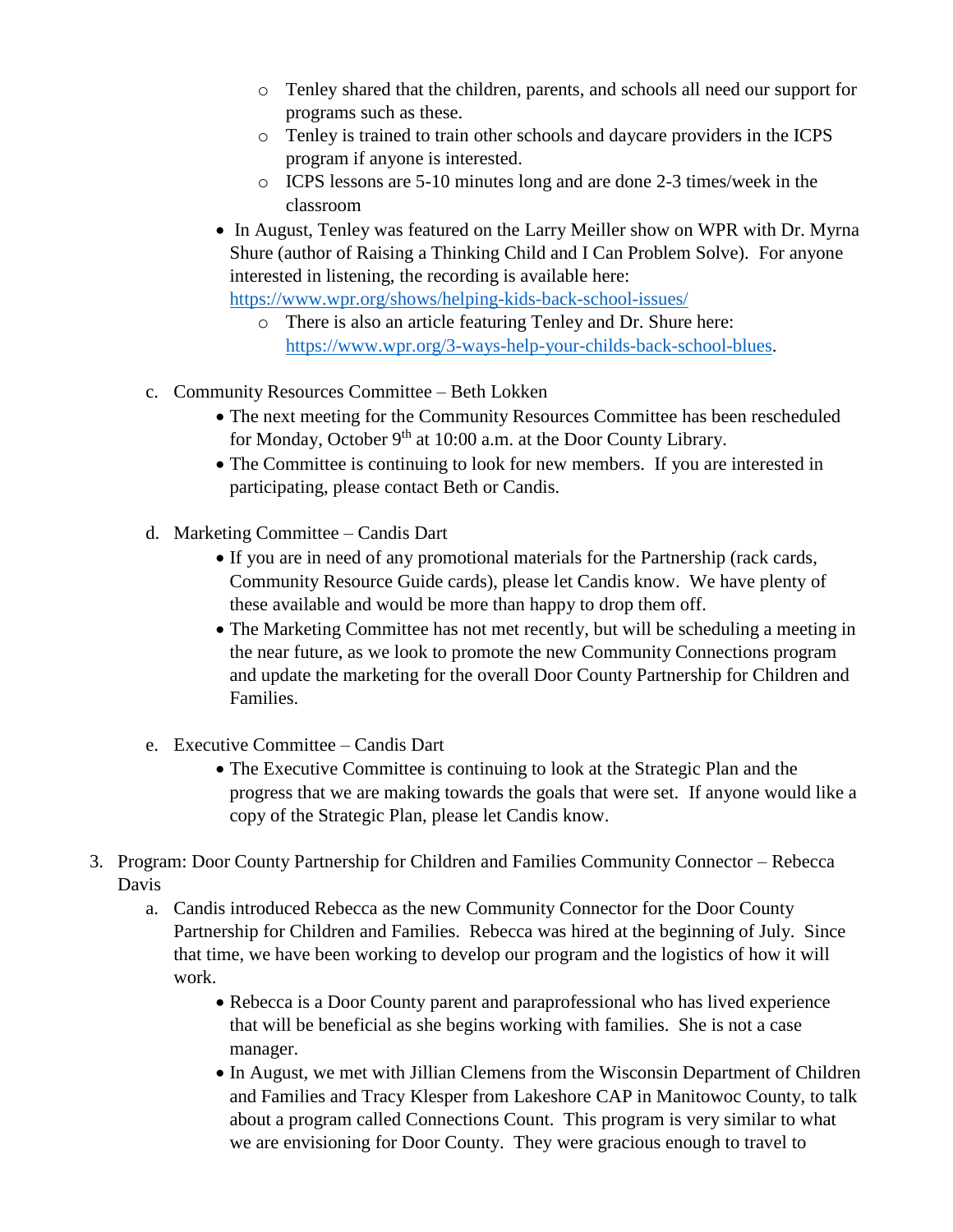Sturgeon Bay to meet with us and have shared a great deal of information and some of their forms with us. We will continue to work with them as we move forward with developing our program.

- One thing that Jillian talked about was the importance of having someone who has lived experience as the Community Connector. This experience is very beneficial when working with families and the Department of Children and Families is making a push to have individuals with lived experience in more roles for their programs.
- The purpose of our program is not to duplicate something that is already in existence here in Door County. We aim to work collaboratively with similar programs and refer to their programs whenever appropriate.
- b. A subcommittee of members from the Executive Committee have met to develop the basics for the Door County program, which will be titled Community Connections. Rebecca shared this information in a PowerPoint.
	- PLEASE NOTE: The information shared is for internal purposes and is not yet ready to be shared with the public.
	- The purpose of the program is to provide resource referral. The Community Connector is not a case manager.
- c. Candis shared that moving forward, we will be inviting members from other agencies to be on the subcommittee and help with the logistics of the program. This is in an effort to avoid duplicating services and to ensure collaboration.
- d. Feedback/Questions
	- Cori McFarlane agreed with the idea that lived experience is a great thing. It is critical when trying to engage people and help them with their needs. It provides peer support.
	- Mary Ellen Smith talked about the Northside Achievement Zone (NAZ) program in Minnesota. This is the program that we have been looking to as an example since the Partnership began. NAZ talks about the importance of having peers being the ones who are helping families.
	- Cori McFarlane asked about the Family Achievement Plan would there be times when families would need formal and informal supports?
	- Mary Ellen Smith stated that she wanted to make it very clear that we are not trying to duplicate any services that are already provided here in Door County.
	- Barb Johnson-Giese asked what the expected timeline/length of service would be.
		- o The Connections Count program is 20 weeks long.
		- o We do not necessarily want to put a time frame on our program, because it will very much depend on the needs of the families. This is, however, meant to be a short term program. The goal is to help families to become selfsufficient.
	- Cori McFarlane shared that the purpose for modeling our program after the Connections Count program is so that we are not reinventing the wheel. Connections Count is also a pilot program that is funded by the Department of Children and Families. If they decide to expand funding in the future, we will already have a program aligned to their standards – hopefully making it easier to obtain funding.